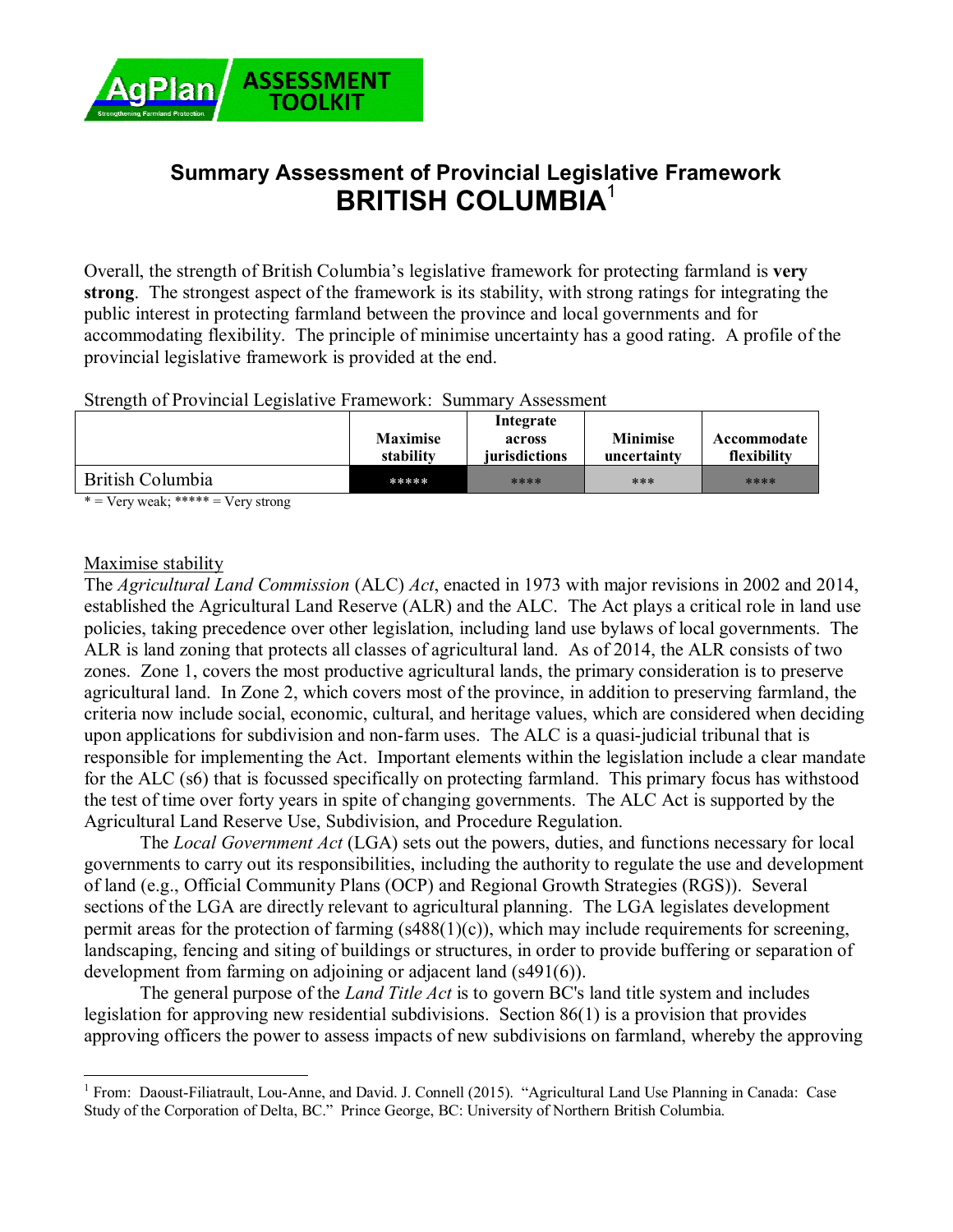officer can refuse an application or set conditions if the subdivision would unreasonably interfere with farming operations on adjoining or reasonably adjacent properties. The Act also governs covenants.

The *Farm Practices Protection (Right to Farm) Act* focusses on the relation between farming and non-farming neighbours and affirms the right of farmers to carry out normal practices without the threat of unwarranted nuisance complaints.

Integrate public priorities across jurisdictions

Strong language in the ALC Act and the LGA supports a high level of integration between provincial interests in protecting farmland and local governments. Notably, the ALC Act (s.46(4)) states. "A local government bylaw or a first nation government law that is inconsistent with this Act, the regulations or an order of the commission has, to the extent of the inconsistency, no force or effect." Under consultation during development of an OCP, the LGA s.475(4) states, "If the development of an official community plan, or the repeal or amendment of an official community plan, might affect agricultural land, the proposing local government must consult with the Agricultural Land Commission." Under adoption procedures for an OCP, the LGA s.477(3)(b) states, " next, if the proposed official community plan applies to land in an agricultural land reserve established under the Agricultural Land Commission Act, refer the plan to the Provincial Agricultural Land Commission for comment." Section 481 deals with restrictions on zoning authority in relation to farming, with reference to the 'right to farm' act. A purpose of Regional Growth Strategies is "maintaining the integrity of a secure and productive resource base, including the agricultural land reserve" (LGA, Part 13 s.428(2)(e)). Also, policy statements in community plans may include policies respecting the maintenance and enhancement of farming on land in a farming area or in an area designated for agricultural use in the plan (s.474(1)(c)). LGA Part 14 s.551 allows the Minister to create standards to guide the development of bylaws in farming areas.

## Minimise uncertainty

Detailed regulations about excluding ALR lands and non-farm uses help to minimise uncertainty. The Agricultural Land Reserve Use, Subdivision, and Procedure Regulation established permitted uses of farmland and permitted subdivisions, as well as the procedures for making applications.

Other provisions under the LGA govern use of land for agricultural operations (Part 14 Div., s.551-556) and help to minimise uncertainty by documenting permitted uses of land, which includes the creation of farm bylaws that can set specific planning standards for agricultural operations (s.552).

Historically, the use of regional panels has contributed to uncertainty due to the shifts in practice between more or less centralised decision-making. The amendments to the ALC in 2014 stabilised the panels in legislation; the regional panels are now required, as opposed to being at the discretion of the ALC Chair. However, the change itself contributes to uncertainty given that people are not sure about the extent to which the panels will enforce the ALC mandate to preserve farmland. Further, the new considerations in Zone 2 add significantly to this uncertainty; this change undermined the stability of the legislative framework and introduced uncertainty about how the new criteria will be applied in Zone 2.

Presently, BC has no restrictions on foreign ownership of agricultural land, regardless of whether it is in the ALR or not. Foreign ownership increases the possibility that farmland will be alienated.

## Accommodate flexibility

The primary governance structure that accommodates flexibility is the regional panels of the ALC. Each panel consists of three members from the respective region, thereby providing direct consideration for regional differences when making agricultural land use decisions under the ALC Act. Although there is no specific policy that treats each local government differently, the ALC's practice of working with local governments to develop land use plans is based on the principle of flexibility. That is, the ALC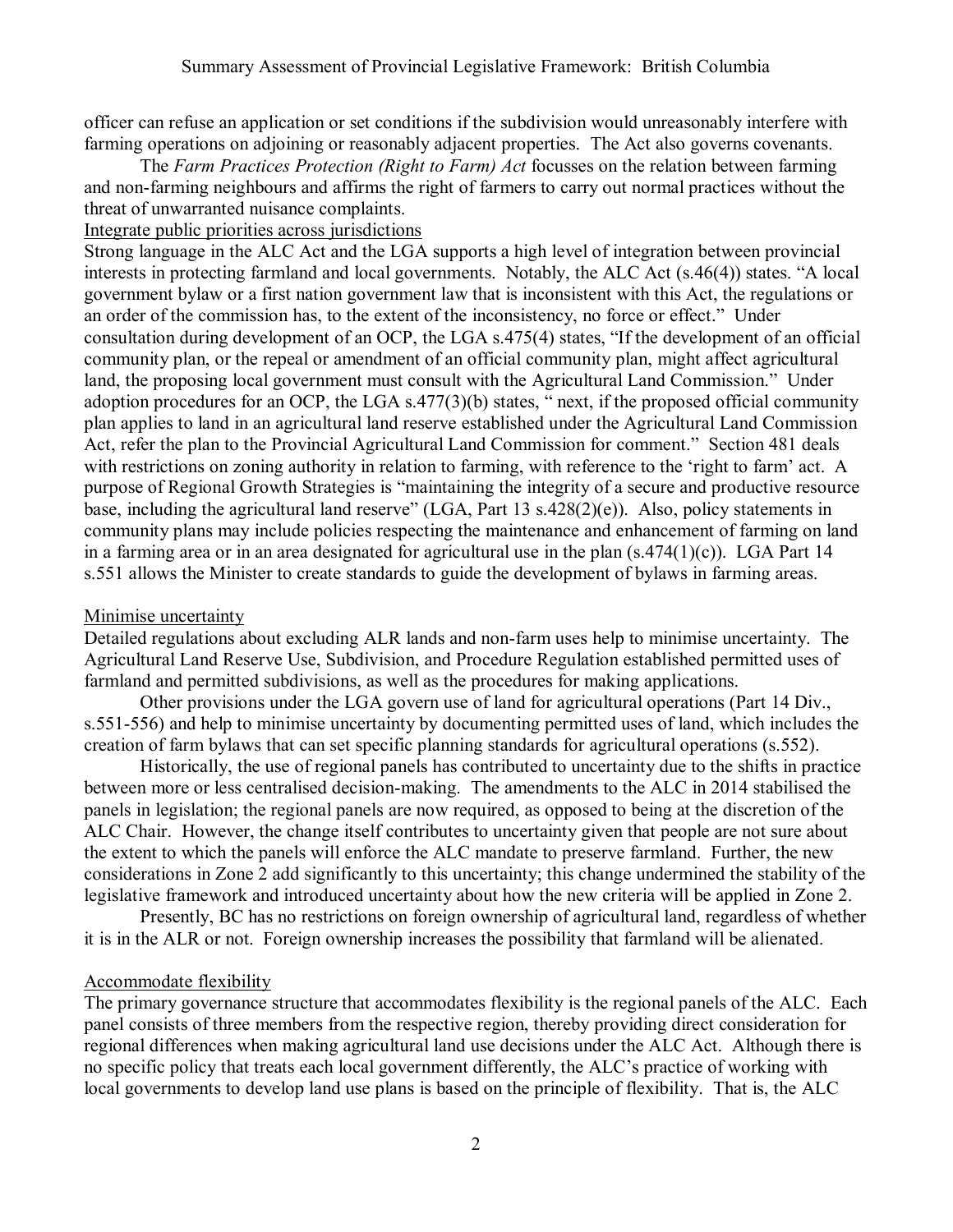recognises that the geography of the province is very diverse and that local government plans can be developed to accommodate this diversity. However, this practice of flexible planning leads to significant differences among local government plans with regard to the level of commitment to protecting farmland, with some plans being inconsistent with the mandate of the ALC Act.